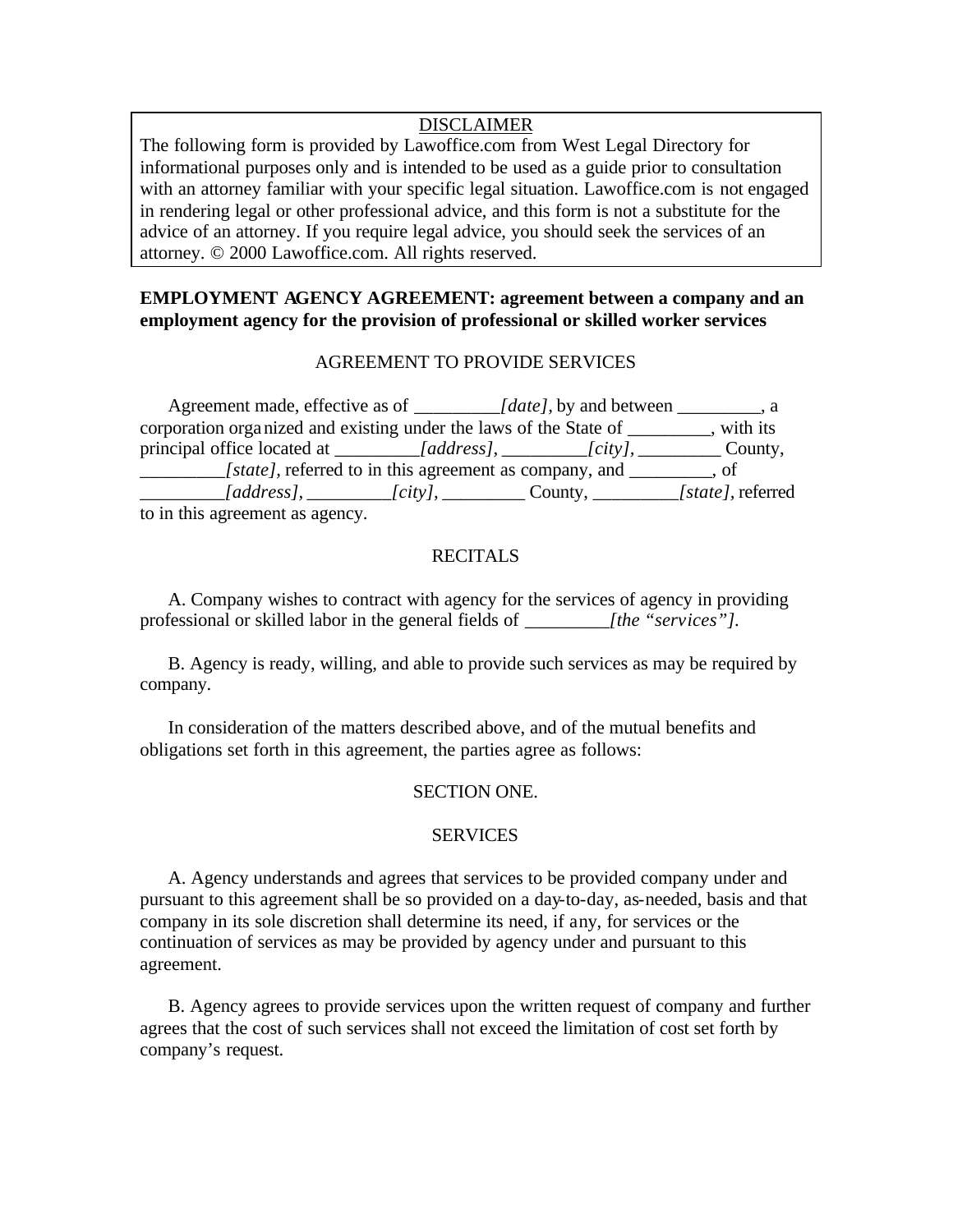C. When requesting services, company shall specify the labor classification(s) required; the applicable hourly or daily price for each specified labor classification; the maximum allowable cost for each labor classification; and the duration of services applicable to the request, including beginning date(s) and, when applicable, ending  $date(s)$ .

D. Labor classifications applicable to services to be provided under and pursuant to this agreement shall be limited to those classifications set forth by Exhibit \_ which Exhibit may be revised from time to time by mutual agreement between the parties and which Exhibit is attached to this agreement and, by this reference, made a part of this agreement.

E. Company shall have sole discretion to establish the minimum qualifications necessary for the performance of any service to be rendered under and pursuant to this agreement. Further, if at any time and at its sole discretion, company determines that the services performed under and pursuant to this agreement by any of the persons provided by agency are not satisfactory, company will so notify agency in writing and agency shall immediately withdraw such individual and, at company's option, furnish an individual who meets the qualifications required.

### SECTION TWO.

## **COMPENSATION**

For services provided under and pursuant to this agreement and the written requests of company, agency shall be compensated as provided below:

A. For labor expended by agency in providing services under and pursuant to this agreement, agency shall be paid an amount equal to the applicable hourly or daily rate multiplied by the total number of hours or days actually worked by persons provided by agency. The hourly or daily rate shall not exceed those rates set forth by Exhibit applicable to the labor classification(s) set forth by company's written requests.

B. Actual expenses of persons provided by agency incurred in the providing of services and directly related to such services, shall be reimbursed by company to agency at actual cost when supported by appropriate receipts.

#### SECTION THREE.

#### PAYMENT

Payment for services provided company under and pursuant to this agreement shall be net *[number]* days from the date of receipt by company of agency's invoice. Agency's invoice shall set forth, as a minimum, details of labor expended and expenses actually incurred as provided below: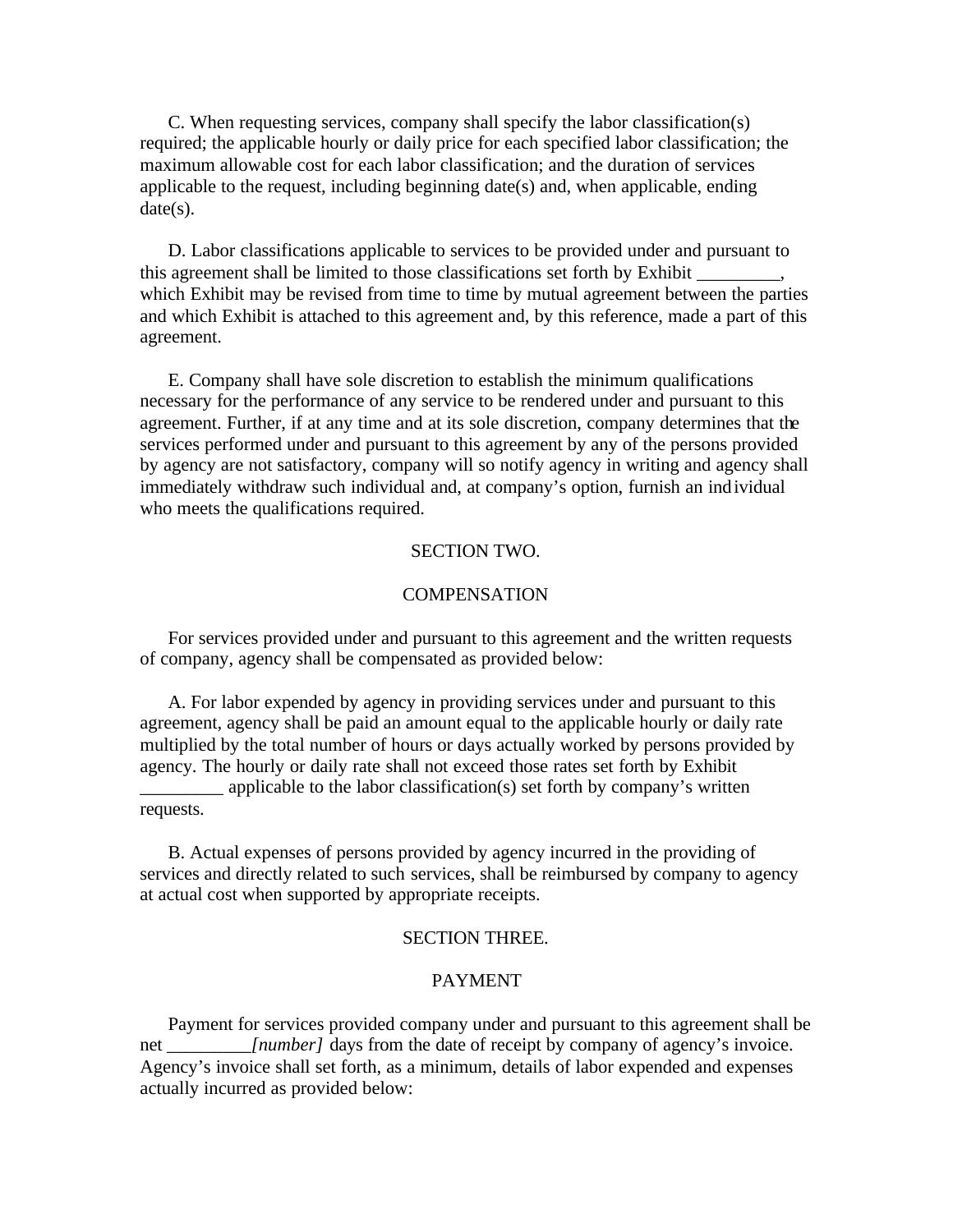A. Agency's invoice shall set forth the date or dates that persons provided by agency actually worked in providing services under and pursuant to this agreement. Beginning and ending dates shall be shown whenever services are provided uninterrupted over a period of time and individual dates shall be shown whenever services have been provided on a day-to-day basis. Agency's invoice shall clearly show the labor classification, name(s) of agency-provided worker(s), applicable labor rate(s), and the total dollars claimed for the period. Whenever agency provides services for an extended period of time, agency shall submit its invoices for labor expended no less often than *[once each calendar month or as the case may be].* 

B. The expenses incurred by agency-provided workers directly related to the providing of services under and pursuant to this agreement shall be reimbursed by company to agency. Such expenses shall be supported by appropriate receipts and such other supporting details as may be required by company. Payment therefore shall be net *\_\_\_\_\_\_\_\_\_[number]* days from the date of receipt of invoice.

## SECTION FOUR.

#### AGENCY-PROVIDED WORKERS

Agency-provided workers who perform services for company under and pursuant to this agreement shall be bound by the provisions of this agreement and agency shall, at the request of company, furnish to company satisfactory evidence to that effect.

## SECTION FIVE.

#### CONFIDENTIALITY

Agency agrees that: (a) all knowledge and information that agency may receive from company or employees or consultants of company, or by virtue of the performance of services under and pursuant to this agreement, relating to inventions, products, processes, machinery, apparatus, prices, discounts, costs, business affairs, future plans, or technical data that belong to company or to those with whom company has contracted regarding such information, and (b) all information provided by agency to company in reports of work done, together with any other information acquired or gained by agency or by agency-supplied workers, shall for all time and for all purposes be regarded by agency as strictly confidential and held by agency in confidence, and solely for company's benefit and use, and shall not be used by agency or directly or indirectly disclosed by agency to any person whatsoever excepting to company or with company's written permission. Upon the request of company, agency shall require that agency-supplied workers assigned to provide services under and pursuant to this agreement execute a supplementary agreement of confidentiality and assignment of inventions as set forth by Exhibit \_\_\_\_\_\_\_\_\_ attached to this agreement, which Exhibit, by this reference, is incorporated into and made a part of this agreement.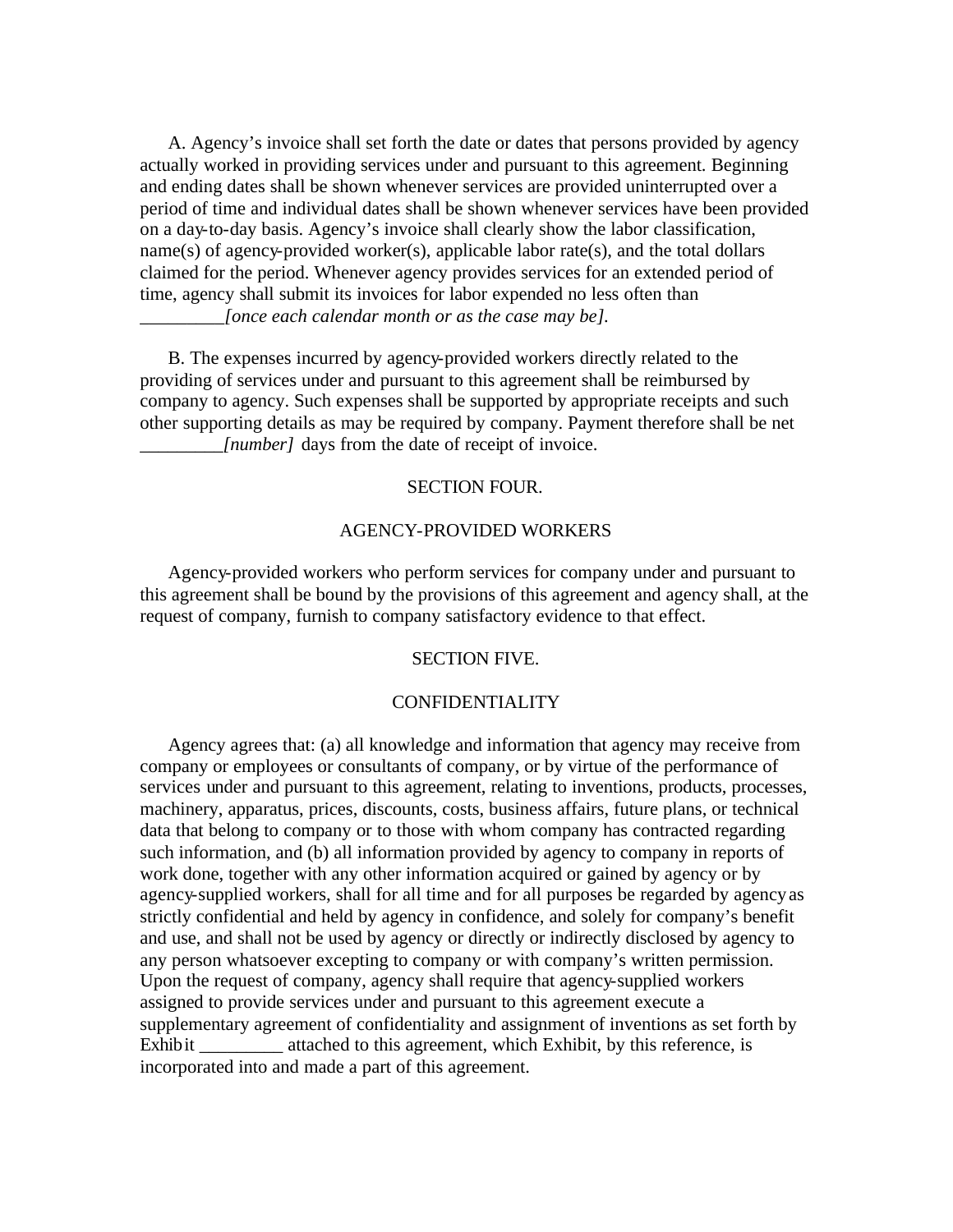### SECTION SIX.

## INVENTIONS AND COPYRIGHTABLE WORKS

A. Agency further agrees that on behalf of agency, agency's employees and representatives, and agency-supplied workers, agency will promptly communicate and disclose to company or to its nominee, all computer programs, documentation, software, and other copyrightable works (the "copyrightable works"), discoveries, improvements, and inventions (the "inventions") conceived, reduced to practice, or made by agency or by agency-supplied workers, whether solely or jointly with others, during the term of this agreement (1) along the lines of company's products or applicable to or useful with the products, or (2) relating to company's manufacturing or other processes or procedures or to machinery or apparatus useful in connection with such processes or procedures, or (3) relating to company's investigations or to the nature of its business at the time of the invention, or (4) resulting from or related to any work agency or agency-supplied workers may do on behalf of company or at its request. All such inventions and copyrightable works that agency is obligated to disclose, whether patented or not, shall be and remain entirely the property of company or its nominees, successors or assigns. It is agreed that this is a work-made-for-hire agreement and that all such copyrightable works are works made for hire that shall be the exclusive property of company. Further, agency agrees to assign and assigns to company any rights it may have in such copyrightable works.

B. Agency and agency-supplied workers will assist company and its nominees, successors, or assigns, upon request, during and following the term of this agreement, at the expense of company, to obtain and maintain for its own benefit, patents for such inventions in any and all countries. Such assistance shall include, but not be limited to, the execution and delivery of specific assignments of any such invention and all domestic and foreign patent rights in the invention, and all other papers and documents that relate to securing and maintaining such patent rights, and the performance of all other lawful acts, as may be deemed necessary or advisable by company or its nominees, successors, or assigns.

#### SECTION SEVEN.

### AGENCY REPRESENTATION

Agency represents and warrants that agency and its agency-supplied workers have the right to perform the services required under and pursuant to this agreement without violation of obligations to others, and that agency and its agency-supplied workers have the right to disclose to company all information transmitted to company in the performance of services under and pursuant to this agreement, and agency agrees that any information submitted to company, whether patentable or not, may be used fully and freely by company.

## SECTION EIGHT.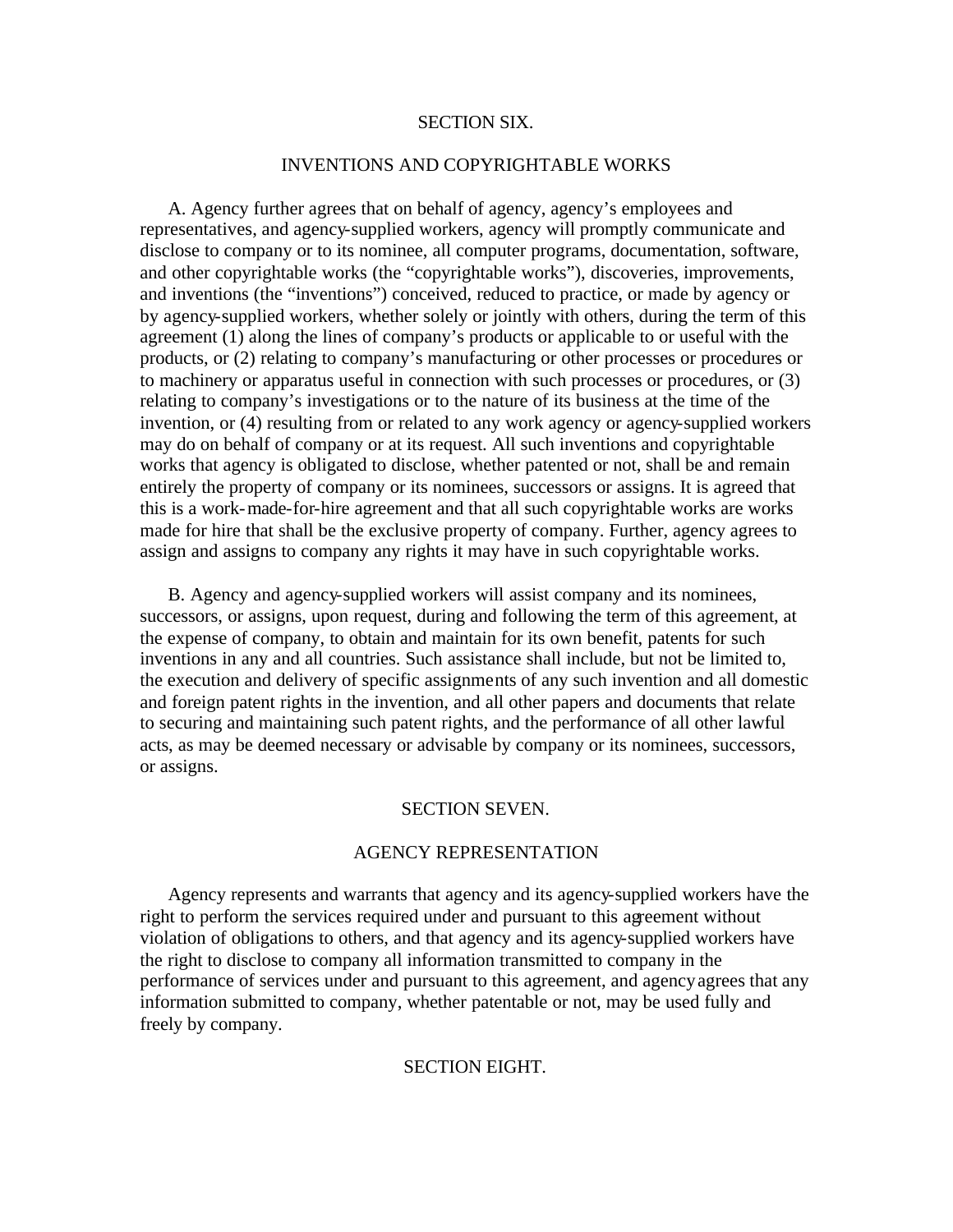## DURATION AND TERMINATION

A. This agreement shall become effective as of the date stated above and shall continue for a period of \_\_\_\_\_\_\_\_\_ thereafter. In addition, this agreement may be terminated pursuant to the following:

1. Immediately upon death or incapacity of any person employed or supplied by agency who, in the sole opinion of company, was essential for the successful performance of agency's obligation under and pursuant to this agreement; or

2. By either party, with or without cause at any time, upon *[number]* days' prior written notice; or

3. By company, at any time, upon *\_\_\_\_\_\_\_\_\_[number]* days' prior written notice, if agency assigns this agreement, or any right or obligation under this agreement, without company's prior written consent; or if there is a change in the control or management of agency that is unacceptable to company; or if agency ceases to function as a going concern, or to conduct its operations in the normal course of business.

B. The obligations of agency under Sections Five and Six above shall survive any expiration or termination of this agreement.

C. Upon termination of this agreement, agency will return to company all written information, drawings, models, and other materials or files supplied to agency or created by agency at the expense of company.

## SECTION NINE.

#### INDEMNIFICATION

Agency agrees to indemnify and hold company, its officers, agents, and employees harmless from and against any and all liabilities, damages, losses, actions, or causes of action, costs, and expenses (including attorney's fees), whether relating to property of company or of any third party, or to personal injury or death, arising out of or in any way contributed to by the acts or failure to act of the agency, its agents, employees, officers, or agency-supplied workers.

### SECTION TEN.

### INDEPENDENT CONTRACTOR

The status of agency is that of an independent contractor and not of an agent or employee of company and, as such, agency shall not have the right or power to enter into any contracts, agreements, or any other commitments on behalf of company.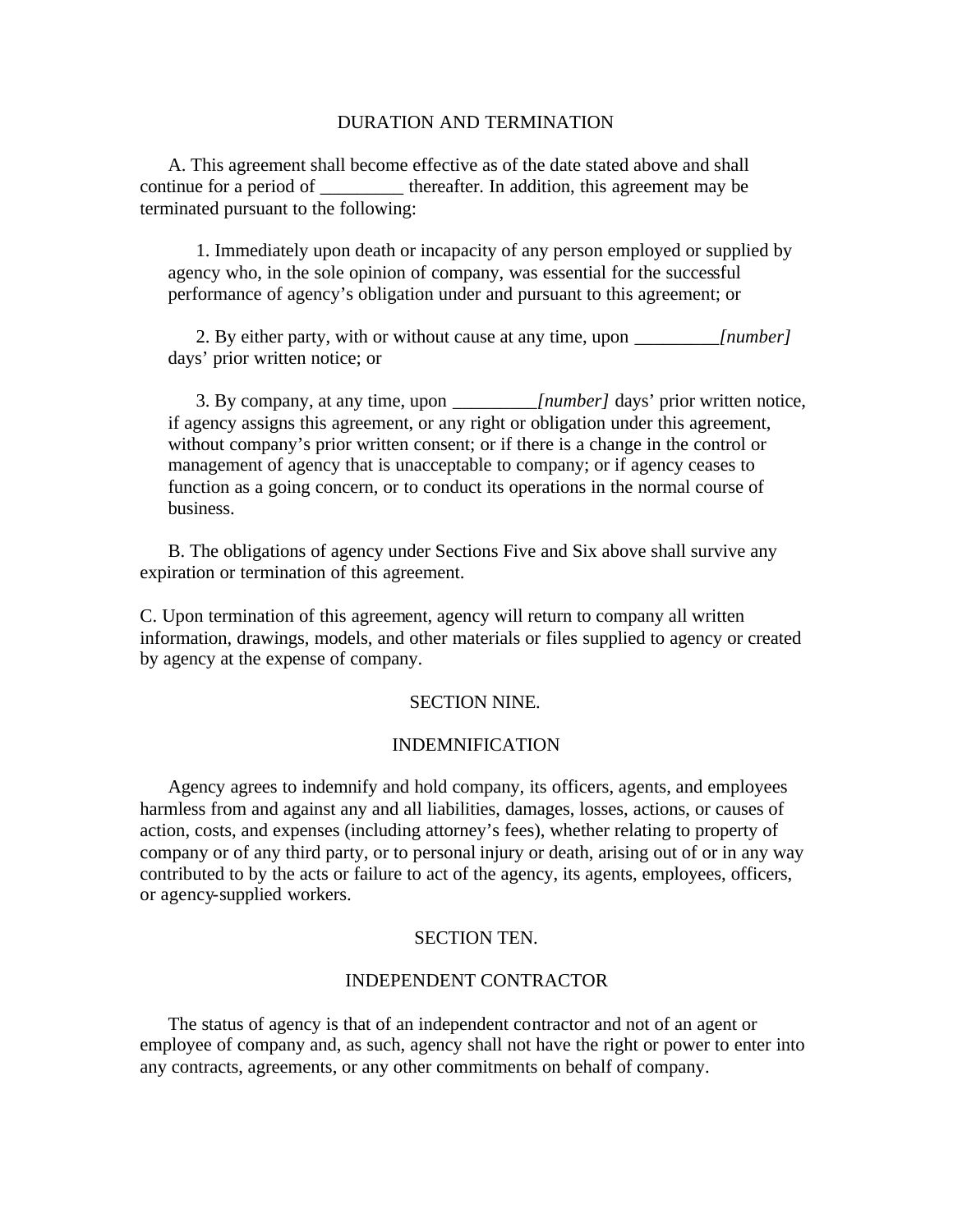## SECTION ELEVEN.

### INSURANCE

Agency shall maintain in full force and effect, and upon the request of company, shall furnish evidence satisfactory to company that agency maintains the following insurance coverages:

A. Comprehensive general liability insurance in the minimum amount of \$\_\_\_\_\_\_\_\_\_\_ combined single limit that will cover any and all losses to company property, property of third parties, or personal injuries caused by the acts or omissions of agency.

B. For any vehicle used by agency or agency-supplied workers in providing services under and pursuant to this agreement, vehicle liability insurance in the minimum amount of \$ combined single limit.

C. Agency will carry Workers' Compensation and Employer's Liability Insurance in accordance with applicable law.

### SECTION TWELVE.

### ASSIGNMENT

The rights and obligations of agency under this agreement are personal to agency and may not be assigned or transferred to any other person, firm, corporation, or other entity without the prior, express, and written consent of company.

## SECTION THIRTEEN.

## ENTIRE AGREEMENT

This agreement shall constitute the entire agreement between the parties and any prior understanding or representation of any kind preceding the date of this agreement shall not be binding upon either party except to the extent incorporated in this agreement.

## SECTION FOURTEEN.

## **NOTICES**

Any notice provided for or concerning this agreement shall be in writing and be deemed sufficiently given when sent by certified or registered mail if sent to the respective address of each party as set forth at the beginning of this agreement.

## SECTION FIFTEEN.

## GOVERNING LAW